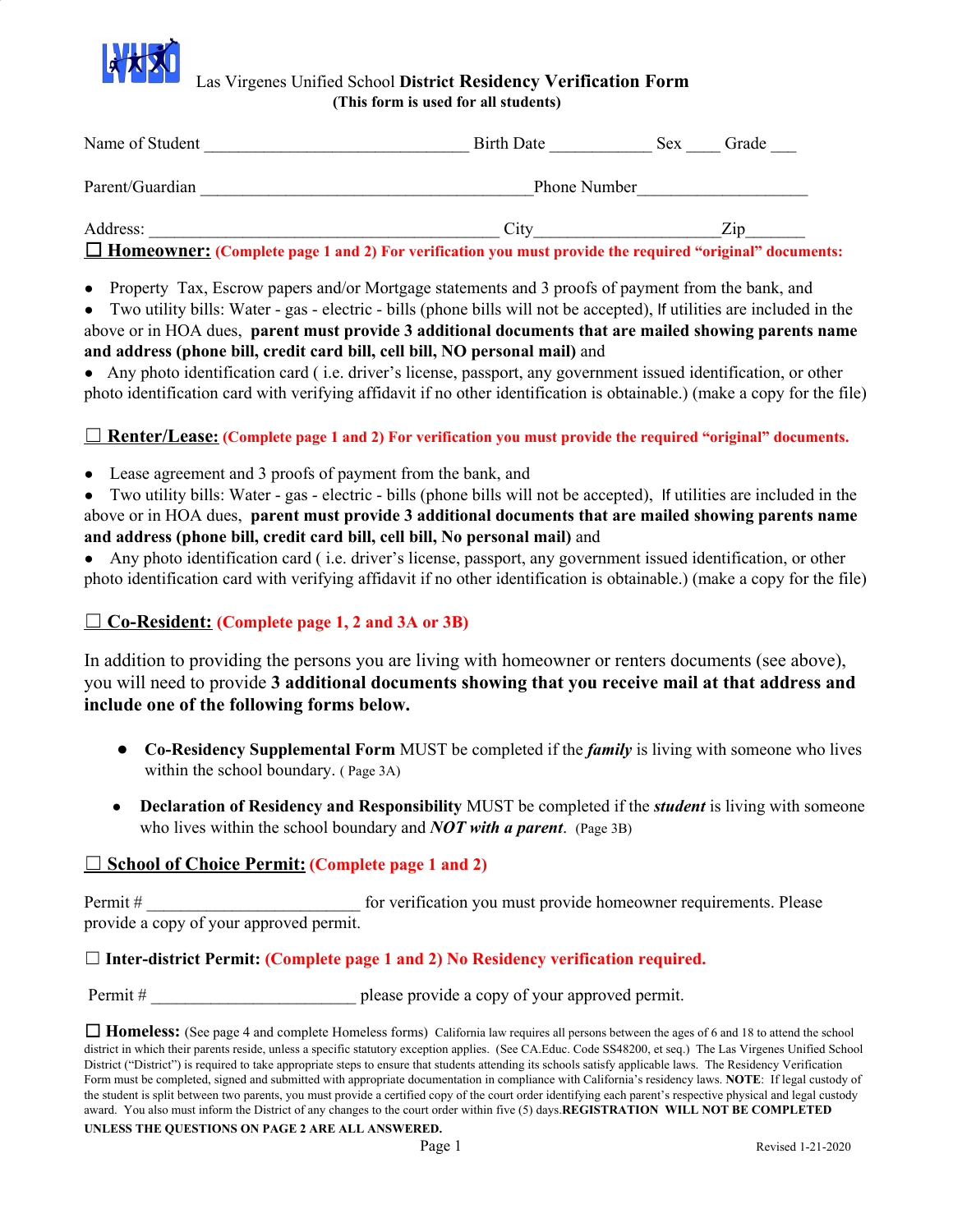### **I acknowledge and agree to the following: (initial each statement below)**

(This form is used for all students)

| Initial        | My student resides with me five $(5)$ days per week at the address listed on page 1 of this form,<br>which is my primary residence. NOTE: If your child does not reside with you five (5) days per week at the address<br>listed on page 1, please initial here _____ and attach a written explanation of where and with whom your child resides<br>each day of the week.                                                                                                                                        |
|----------------|------------------------------------------------------------------------------------------------------------------------------------------------------------------------------------------------------------------------------------------------------------------------------------------------------------------------------------------------------------------------------------------------------------------------------------------------------------------------------------------------------------------|
| Initial        | I agree to notify the School within five (5) days when I change my residence or that of my<br>student to a new address, either within or outside the District.                                                                                                                                                                                                                                                                                                                                                   |
| Initial        | Home visitation and/or other residency verification is part of a periodic process to confirm<br>current residency status.                                                                                                                                                                                                                                                                                                                                                                                        |
| <i>Initial</i> | The District will actively investigate all cases where it has reason to believe that residency status<br>has changed and/or false information has been provided, including the use of a private<br>investigator to verify residency status. Verification may include home visits.                                                                                                                                                                                                                                |
| Initial        | The District may refer cases in which false information has been intentionally provided, under<br>penalty of perjury, to the District Attorney's office for further action and/or file a civil action to recover damages<br>incurred as a result of providing false information.                                                                                                                                                                                                                                 |
| Initial        | Persons who provide false information under penalty of perjury are subject to criminal<br>prosecution for perjury which is punishable by fine and/or prison term of up to four (4) years in<br>state prison. (Family Code 6552); (Penal Code 118,125)                                                                                                                                                                                                                                                            |
| Initial        | Persons providing false information under penalty of perjury also may be civilly liable for fraud,<br>negligent misrepresentation, and negligence. Parties found civilly liable may be required to pay<br>all damages caused to the District as a result of providing false information, as well as punitive damages. (Civil<br>Code 1709)                                                                                                                                                                       |
| Initial        | Persons who induce, obtain or otherwise solicit another person to provide false information on an<br>affidavit are subject to the same criminal prosecution, fines, and imprisonment as the person<br>directly committing perjury. (Penal Code 127)                                                                                                                                                                                                                                                              |
| Initial        | Investigations that reveal students have enrolled on the basis of providing false information will<br>lead to disenrollment and/or withdrawal from the District and denial of all services by the District.<br>In that event, my son/daughter may not be granted any type of permit to attend another school in<br>LVUSD for a period of 18 months following the determination by the district. I also agree to<br>inform the school administration without delay if my son/daughter moves to any other address. |
|                | I swear (or certify) under penalty of perjury, that the foregoing is true and correct, and that any and all<br>copies of documents submitted to verify my residence are true and correct copies of the original documents,<br>and that any and all documents submitted have not been altered except for the crossing out of dollar amounts<br>and account numbers, which is permitted for the purposes of this Residency Verification Form.                                                                      |

**Signature of Parent/Guardian Date**

- In order to validate the residency verification, the parent/guardian signature must be witnessed in the presence of **a school official.**
- **If primary parent/guardian cannot physically appear at the school this form must be notarized.**

**\_\_\_\_\_\_\_\_\_\_\_\_\_\_\_\_\_\_\_\_\_\_\_\_\_\_\_\_\_\_\_\_\_\_\_\_\_\_\_\_\_\_\_\_\_ \_\_\_\_\_\_\_\_\_\_\_\_\_\_\_\_\_\_\_\_\_\_\_\_**

**\_\_\_\_\_\_\_\_\_\_\_\_\_\_\_\_\_\_\_\_\_\_\_\_\_\_\_\_\_\_\_\_\_\_\_\_\_\_\_\_\_\_\_\_ \_\_\_\_\_\_\_\_\_\_\_\_\_\_\_\_\_\_\_\_\_\_\_\_\_\_\_\_\_\_**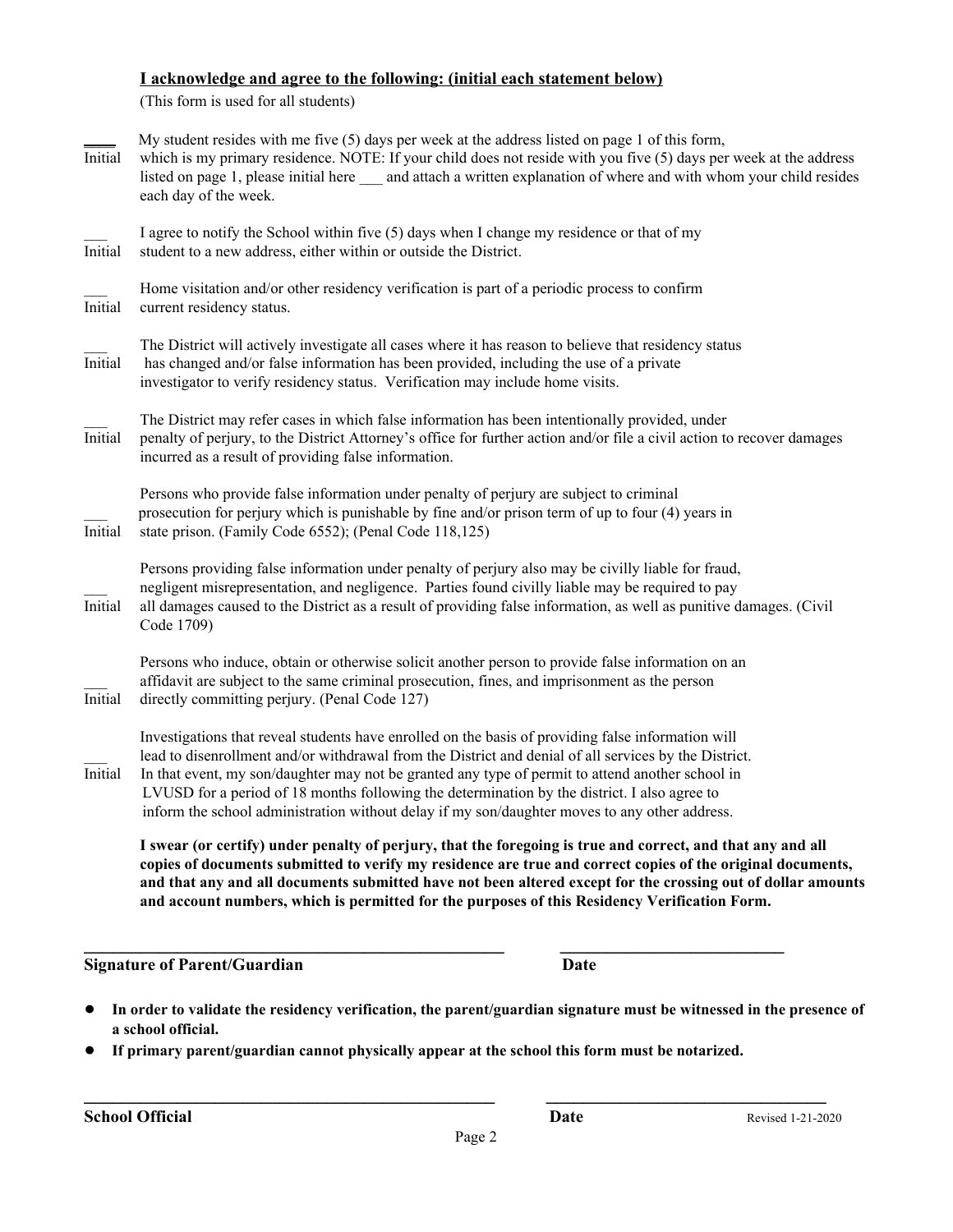## Las Virgenes Unified School District *CO- RESIDENCY SUPPLEMENTAL FORM RESIDENCY*

(MUST be completed if the *family* is living with someone who lives within the school boundary)

| Name of Student | <b>Birth Date</b> | <b>Sex</b> | Grade             |
|-----------------|-------------------|------------|-------------------|
| Parent's Name   |                   |            |                   |
| Address:        | City              |            | $\overline{Z}$ ip |

The primary resident/owner of the shared home is required to complete this section and provide <u>original</u> documents of the following.

- Property Tax, Escrow papers and/or Mortgage statements and 3 proofs of payment from the bank, and
- Two utility bills: Water gas electric bills (phone bills will not be accepted), If utilities are included in the above or in HOA dues, **parent must provide 3 additional documents that are mailed showing parents name and address (phone bill, credit card bill, cell bill, NO personal mail)** and
- Any photo identification card ( i.e. driver's license, passport, any government issued identification, or other photo identification card with verifying affidavit if no other identification is obtainable.) (make a copy for the file)

I, the contract of the contract of the contract of the contract of the contract of the contract of the contract of the contract of the contract of the contract of the contract of the contract of the contract of the contrac primary resident/owner of the address listed on Page 1 of this Residency Verification Form and that the person(s) claiming the address on Page 1 resides with me at least five(5) days per week. I further declare that all of the information provided in this Residency Verification Form, including information provided by the parent(s)/guardian(s), is true and correct. I understand that home visitation and/or residency verification is part of the periodic process to confirm residency established by a Residency Verification Form. I will submit the required pieces of evidence to verify my residency. I agree to notify the Las Virgenes Unified School District if there is any change in the status of the residency of the persons listed on Page 1 or myself.

- **In order to validate the residency verification, the homeowner signature must be witnessed in the presence of a school official.**
- If primary homeowner cannot physically appear at the school this form must be notarized.

I swear (or certify) under penalty of perjury that the foregoing is true and correct.

| Date |  |
|------|--|
| Date |  |
|      |  |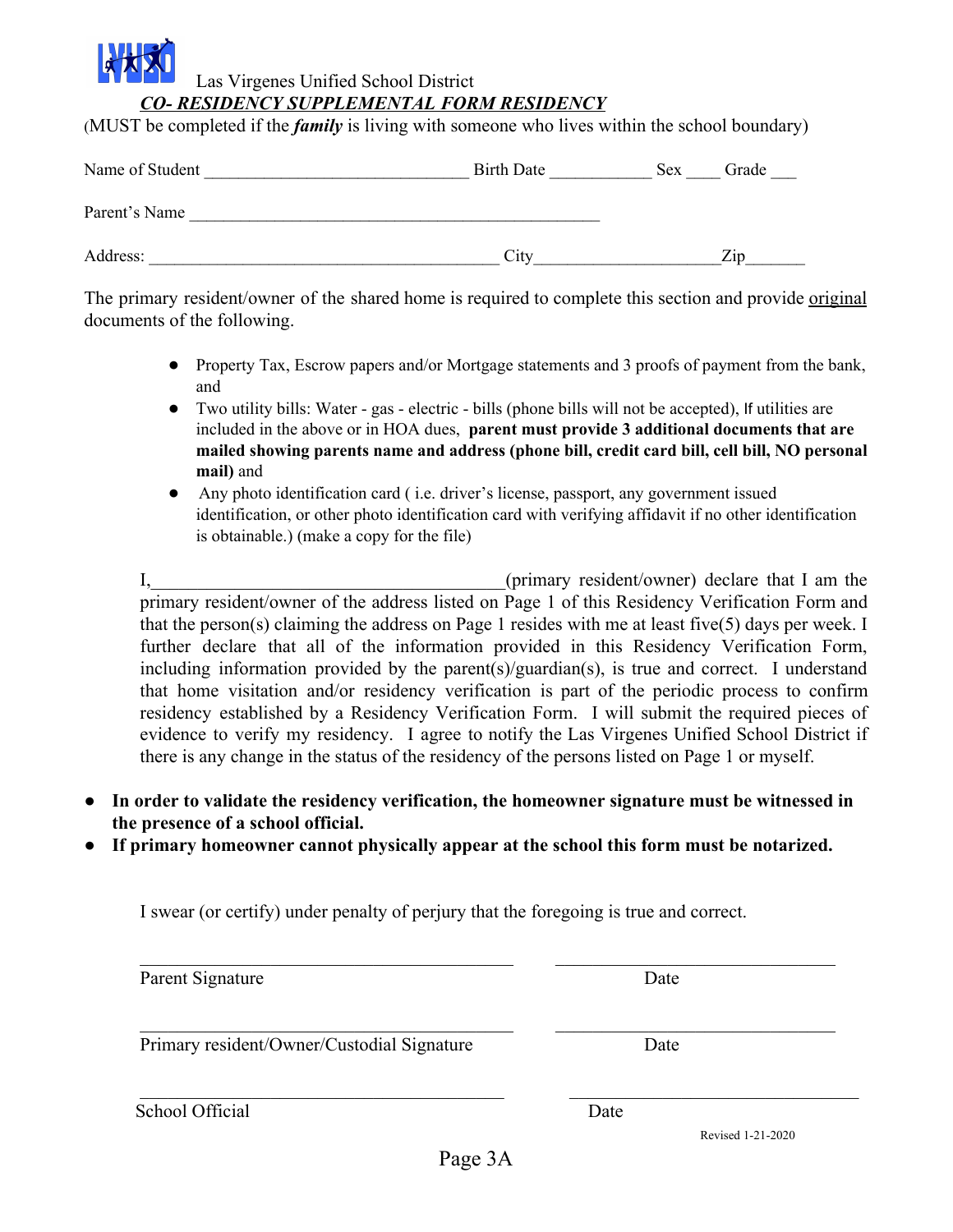# Las Virgenes Unified School District *DECLARATION OF RESIDENCY AND RESPONSIBILITY*

(MUST be completed if the *student* is living with someone who lives within the school boundary and *NOT with a parent*)

| Name of Student                     | Grade                 |              |       |
|-------------------------------------|-----------------------|--------------|-------|
| Name of Parent(s)/Legal Guardian    |                       | Phone        |       |
| Parent's/Legal Guardian's Residence |                       |              |       |
|                                     | <b>Street Address</b> | City         | Zip   |
| Student's Residence                 |                       |              |       |
|                                     | <b>Street Address</b> | City         | Zip   |
| Residing with                       |                       |              |       |
| Name                                |                       | Relationship | Phone |

I hereby affirm that I have delegated to  $\qquad \qquad$  (name of custodial adult) the responsibility for the care and supervision of my son/daughter while in attendance at (name of school) and to act in my behalf in all matters concerning my son/daughter and the school and school related medical care. This includes the right to review and secure copies of my son/daughter's educational records, but not to release such records to a third party unless the above named adult is the holder of a valid foster home license or is a courtdesignated guardian, in which case he/she may authorize such release without my consent. I understand and agree that if, determined to the satisfaction of school officials, my son/daughter does not live at the address as stated above five days and nights per week, excepting major vacation periods, he/she will transferred to the school in whose attendance area I live.

I understand and agree that if it is determined that this information is false, I am in violation of state law and will be held liable for all legal, investigation and/or educational costs that may be incurred as a result of any false information. In that event, my son/daughter may not be granted any type of permit to attend another school in LVUSD for a period of 24 months following the determination by the district. I also agree to inform the school administration without delay if my son/daughter moves to any other address.

I hereby declare under penalty of perjury that all of the above is true and correct, that I could and would so testify under oath if called to do so before any tribunal or officer empowered by the laws of this state to administer oaths, and that I agree to abide by the conditions set forth above.

- **In order to validate the residency verification, the parent/guardian signature must be witnessed in the presence of a school official.**
- **If primary parent/guardian cannot physically appear at the school this form must be notarized.**

| Signature of parent/guardian |         | Date              |        |
|------------------------------|---------|-------------------|--------|
| Signature of school official |         | Date              | (Over) |
|                              | Page 3B | Revised 1-21-2020 |        |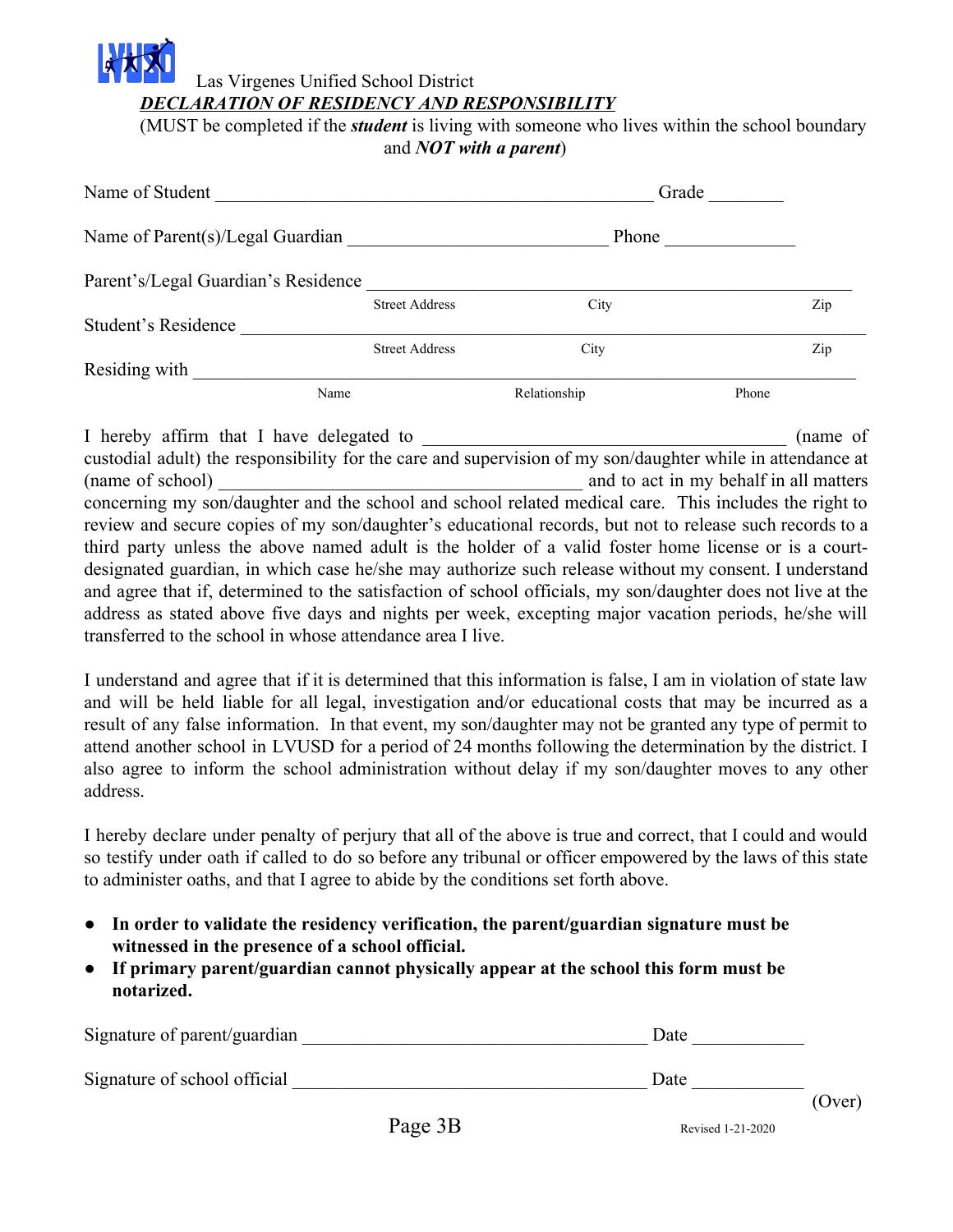The primary resident/owner of the home is required to complete this section and provide original documents of the following items.

- Property Tax, Escrow papers and/or Mortgage statements and 3 proofs of payment from the bank, and
- Two utility bills: Water gas electric bills (phone bills will not be accepted), If utilities are included in the above or in HOA dues, **parent must provide 3 additional documents that are mailed showing parents name and address (phone bill, credit card bill, cell bill, NO personal mail)** and
- Driver's license, passport, or other government-issued identification with photo ID-(make a copy for the file)

I hereby declare that I have read this document and affirm that  $\qquad \qquad$  (name of student) lives with me on a full time (5 days and nights per week) basis. I agree to accept responsibility for his/her care and supervision seven days and nights per week while he/she attends School. I will inform school officials without delay if the student moves from the stated residence. I further declare under penalty of perjury that the above is true and correct, that I could and would so testify under oath if called to do so before any tribunal or officer empowered by the laws of this state to administer oaths, and that I agree to abide by the conditions set forth above. I understand this document must be renewed annually on or before the first day of the new school year.

- **In order to validate the residency verification, the custodial adult signature must be witnessed in the presence of a school official.**
- **If primary parent/guardian cannot physically appear at the school this form must be notarized.**

| Signature of custodial adult<br>Please note: "Perjury is punishable by imprisonment in the state prison for two, three, or four years." --P.C. Section 126 | Date |
|------------------------------------------------------------------------------------------------------------------------------------------------------------|------|
| Print custodial name                                                                                                                                       |      |
| Signature of school official                                                                                                                               | Date |